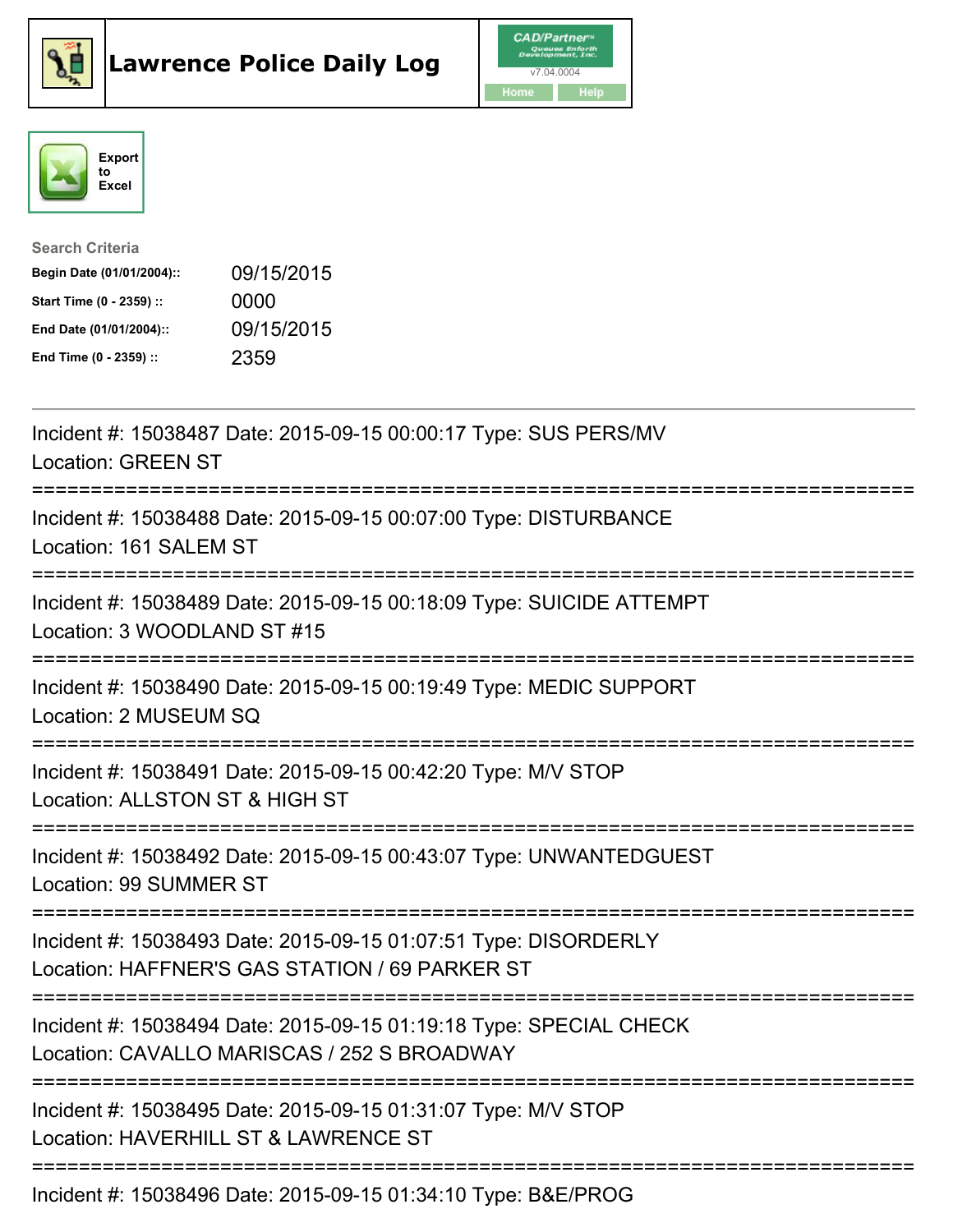| Location: 600 ESSEX ST                                                                                                          |
|---------------------------------------------------------------------------------------------------------------------------------|
| Incident #: 15038497 Date: 2015-09-15 01:37:23 Type: ASSSIT AMBULANC<br>Location: 27 BOWDOIN ST #4                              |
| Incident #: 15038499 Date: 2015-09-15 02:15:21 Type: A&B PAST<br><b>Location: PEMBERTON PARK</b>                                |
| Incident #: 15038498 Date: 2015-09-15 02:16:37 Type: EXTRA SURVEIL<br>Location: 252 S BROADWAY                                  |
| Incident #: 15038500 Date: 2015-09-15 02:23:40 Type: M/V STOP<br>Location: PROSPECT ST & VINE ST                                |
| Incident #: 15038501 Date: 2015-09-15 02:27:54 Type: M/V STOP<br>Location: NEWBURY ST & ORCHARD ST                              |
| :========================<br>Incident #: 15038502 Date: 2015-09-15 02:33:11 Type: M/V STOP<br>Location: FRANKLIN ST & LOWELL ST |
| Incident #: 15038503 Date: 2015-09-15 02:41:10 Type: M/V STOP<br>Location: BROADWAY & COMMON ST                                 |
| Incident #: 15038504 Date: 2015-09-15 02:43:07 Type: M/V STOP<br>Location: BROADWAY & HAVERHILL ST                              |
| Incident #: 15038505 Date: 2015-09-15 02:52:53 Type: TOW/REPOSSED<br>Location: 61 BRADFORD ST                                   |
| Incident #: 15038508 Date: 2015-09-15 02:54:04 Type: M/V STOP<br>Location: HAVERHILL ST & WEST ST                               |
| Incident #: 15038507 Date: 2015-09-15 02:54:24 Type: ALARMS<br>Location: DOMINOS / 58 S BROADWAY                                |
| Incident #: 15038506 Date: 2015-09-15 02:54:56 Type: TOW/REPOSSED<br>Location: 32 HANCOCK ST                                    |
| Incident #: 15038509 Date: 2015-09-15 03:02:39 Type: EXTRA SURVEIL<br>Location: 252 S BROADWAY                                  |
| Incident #: 15038510 Date: 2015-09-15 03:04:08 Type: NOISE ORD                                                                  |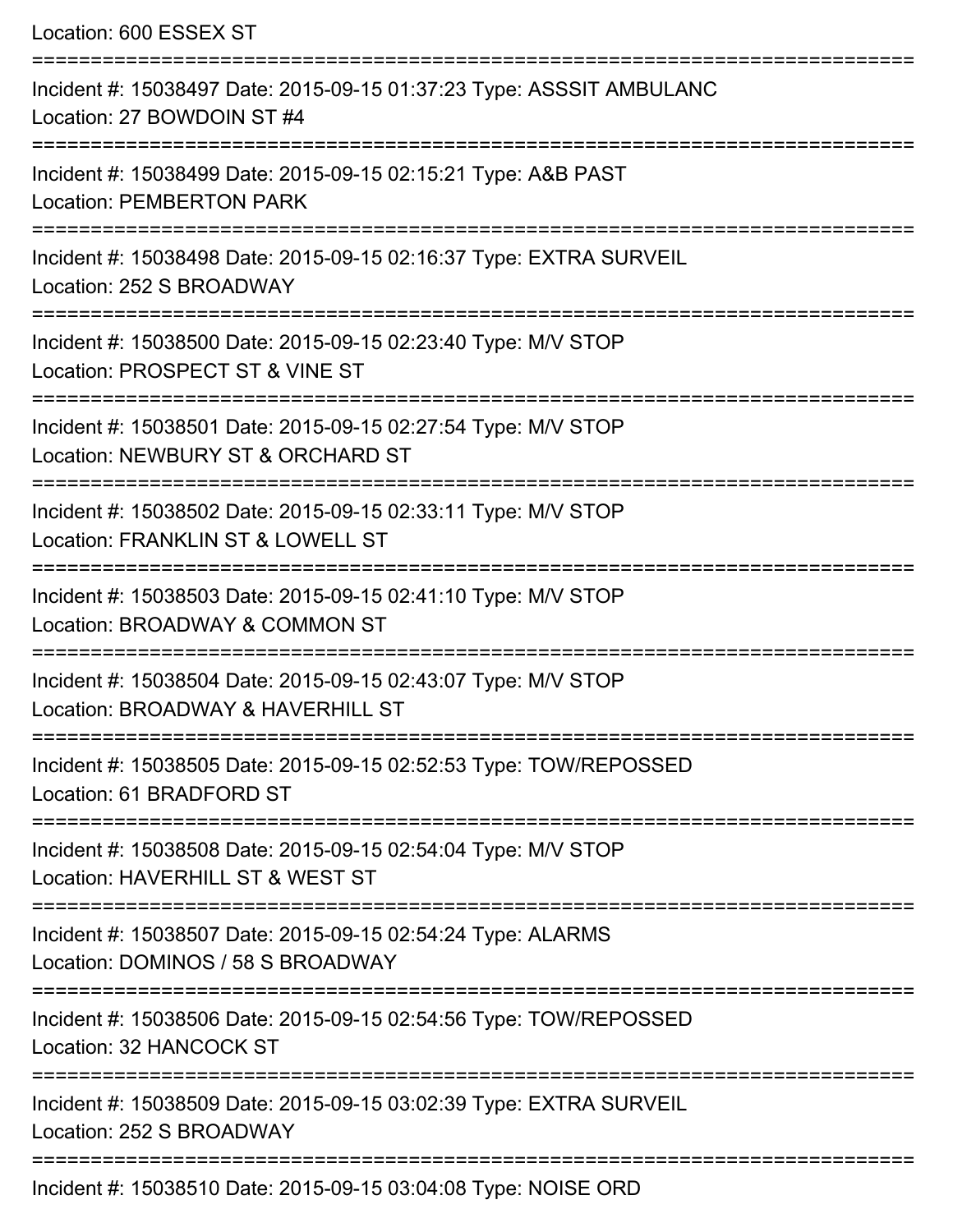| Incident #: 15038511 Date: 2015-09-15 03:59:07 Type: SPECIAL CHECK<br>Location: 252 S BROADWAY            |
|-----------------------------------------------------------------------------------------------------------|
| Incident #: 15038512 Date: 2015-09-15 04:21:56 Type: DISORDERLY<br>Location: 260 E HAVERHILL ST           |
| Incident #: 15038513 Date: 2015-09-15 04:50:59 Type: SPECIAL CHECK<br>Location: 252 S BROADWAY            |
| Incident #: 15038514 Date: 2015-09-15 04:57:36 Type: MV/BLOCKING<br>Location: 473 HIGH ST                 |
| Incident #: 15038515 Date: 2015-09-15 06:47:37 Type: MV/BLOCKING<br>Location: 358 ANDOVER ST              |
| Incident #: 15038516 Date: 2015-09-15 06:52:26 Type: CONFIS PROP<br>Location: 188 HAVERHILL ST            |
| Incident #: 15038517 Date: 2015-09-15 06:56:46 Type: PARK & WALK<br>Location: BROADWAY                    |
| Incident #: 15038518 Date: 2015-09-15 06:57:02 Type: ALARMS<br>Location: CASA ROJAS 2 / 252 ANDOVER ST    |
| Incident #: 15038519 Date: 2015-09-15 07:28:55 Type: PRISONER CHK<br>Location: 90 LOWELL ST               |
| Incident #: 15038520 Date: 2015-09-15 07:35:49 Type: ALARMS<br>Location: GOOD SHEPHERD / 412 HAMPSHIRE ST |
| Incident #: 15038521 Date: 2015-09-15 07:42:45 Type: CK WELL BEING<br>Location: 274 PROSPECT ST           |
| Incident #: 15038522 Date: 2015-09-15 07:50:03 Type: AUTO ACC/NO PI<br>Location: S BROADWAY & SOUTH ST    |
| Incident #: 15038523 Date: 2015-09-15 07:56:02 Type: VIO 209A<br>Location: 2 MUSEUM SQ                    |
| Incident #: 15038524 Date: 2015-09-15 08:08:33 Type: AUTO ACC/NO PI                                       |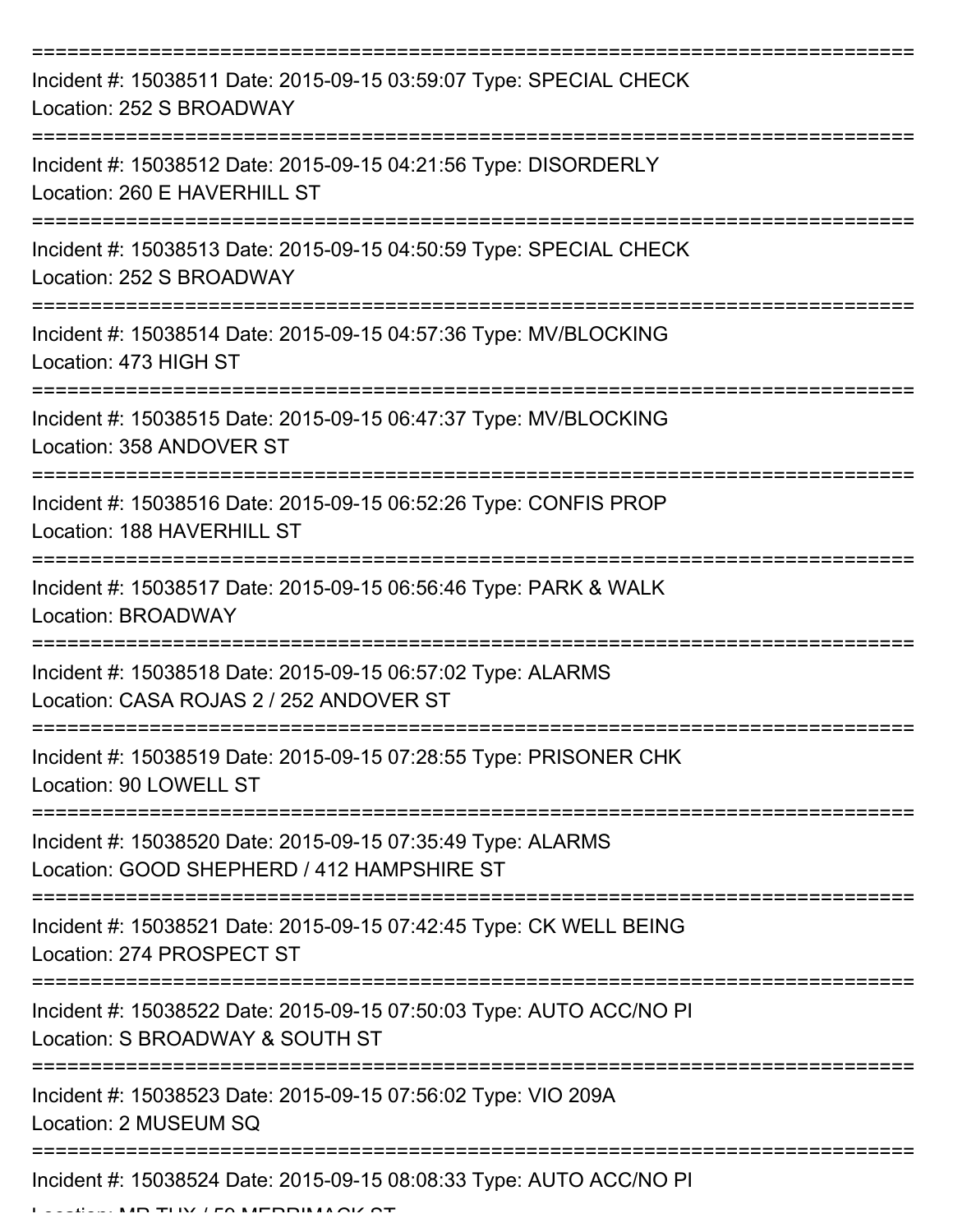| Incident #: 15038525 Date: 2015-09-15 08:19:20 Type: SUS PERS/MV<br>Location: 58 BIGELOW ST              |
|----------------------------------------------------------------------------------------------------------|
| Incident #: 15038526 Date: 2015-09-15 08:36:28 Type: SUS PERS/MV<br><b>Location: THORNDIKE ST</b>        |
| Incident #: 15038527 Date: 2015-09-15 08:42:56 Type: SERVE 209A<br>Location: 49 BERKELEY ST #A           |
| Incident #: 15038528 Date: 2015-09-15 09:07:33 Type: SUS PERS/MV<br>Location: 11 PHILLIPS ST             |
| Incident #: 15038529 Date: 2015-09-15 09:13:42 Type: TRESPASSING<br>Location: 103 JACKSON ST             |
| Incident #: 15038530 Date: 2015-09-15 09:27:55 Type: MV/BLOCKING<br>Location: 511 HAMPSHIRE ST           |
| Incident #: 15038531 Date: 2015-09-15 09:28:56 Type: STOL/MV/PAS<br>Location: 45 WOODLAND ST             |
| Incident #: 15038532 Date: 2015-09-15 09:32:40 Type: CK WELL BEING<br>Location: 133 ESSEX ST FL 2        |
| Incident #: 15038533 Date: 2015-09-15 09:43:52 Type: ALARMS<br>Location: BLAKELY BUILDING / 467 ESSEX ST |
| Incident #: 15038534 Date: 2015-09-15 09:48:30 Type: LARCENY/PROG<br>Location: 35 S BROADWAY             |
| Incident #: 15038535 Date: 2015-09-15 09:51:20 Type: TOW OF M/V<br>Location: AMES ST & HAVERHILL ST      |
| Incident #: 15038536 Date: 2015-09-15 09:52:53 Type: WARRANT SERVE<br>Location: 209 PROSPECT ST          |
| Incident #: 15038537 Date: 2015-09-15 09:59:59 Type: MV/BLOCKING<br>Location: E HAVERHILL ST & OAK ST    |
| Incident #: 15038538 Date: 2015-09-15 10:02:31 Type: PARK & WALK                                         |

Location: BDOADWAY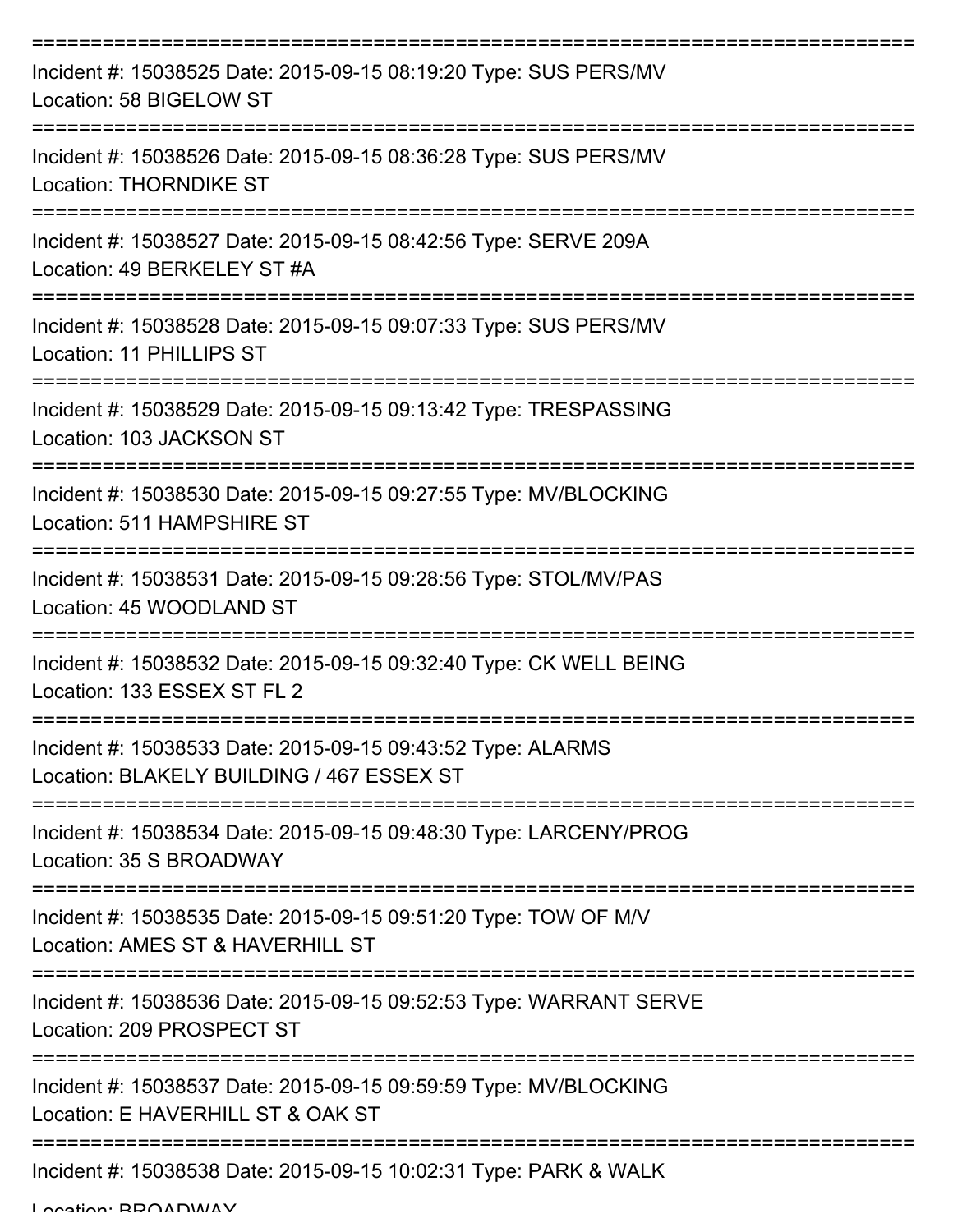| Incident #: 15038539 Date: 2015-09-15 10:16:52 Type: MV/BLOCKING<br>Location: 295 MERRIMACK ST                                  |
|---------------------------------------------------------------------------------------------------------------------------------|
| Incident #: 15038540 Date: 2015-09-15 10:21:53 Type: INVEST CONT<br>Location: 6 KNOX ST                                         |
| Incident #: 15038541 Date: 2015-09-15 10:23:37 Type: A&B PAST<br>Location: LAWRENCE HIGH SCHOOL / 233 HAVERHILL ST              |
| Incident #: 15038542 Date: 2015-09-15 10:27:58 Type: INVEST CONT<br>Location: 7 SHERIDAN ST                                     |
| Incident #: 15038543 Date: 2015-09-15 10:31:34 Type: THREATS<br>Location: 8 EASTON ST                                           |
| Incident #: 15038544 Date: 2015-09-15 10:32:29 Type: ANIMAL COMPL<br>Location: 107 SUMMER ST                                    |
| Incident #: 15038545 Date: 2015-09-15 10:43:06 Type: INVESTIGATION<br><b>Location: 54 CONGRESS ST</b>                           |
| Incident #: 15038547 Date: 2015-09-15 10:46:35 Type: 209A/SERVE<br>Location: 22 SMITH ST                                        |
| Incident #: 15038546 Date: 2015-09-15 10:46:55 Type: M/V STOP<br><b>Location: CENTRAL BRIDGE</b>                                |
| --------------<br>Incident #: 15038548 Date: 2015-09-15 10:49:06 Type: INVESTIGATION<br>Location: 395 HAMPSHIRE ST              |
| Incident #: 15038549 Date: 2015-09-15 10:51:37 Type: B&E FOLLOW UP<br>Location: 600 ESSEX ST                                    |
| ========================<br>Incident #: 15038550 Date: 2015-09-15 10:57:32 Type: DOMESTIC/PROG<br>Location: 21 HAMILTON ST FL 1 |
| Incident #: 15038551 Date: 2015-09-15 11:00:40 Type: INVESTIGATION<br>Location: 162 FRANKLIN ST                                 |
| Incident #: 15038554 Date: 2015-09-15 11:01:54 Type: MISSING PERS<br>Location: 90 LOWELL ST                                     |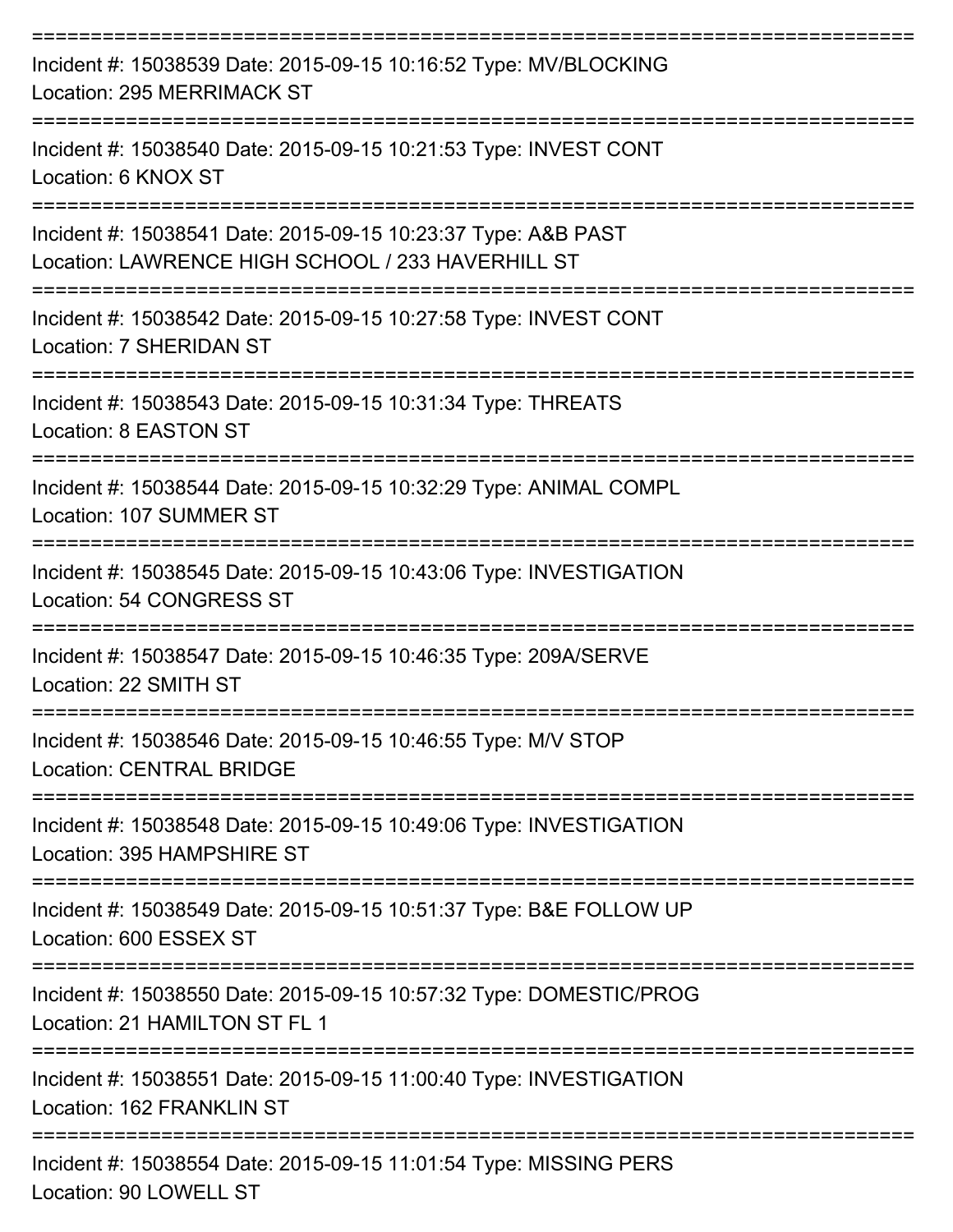| Incident #: 15038552 Date: 2015-09-15 11:04:23 Type: M/V STOP<br>Location: 992XT1 / S BROADWAY & SHATTUCK ST                |
|-----------------------------------------------------------------------------------------------------------------------------|
| Incident #: 15038553 Date: 2015-09-15 11:07:26 Type: M/V STOP<br>Location: ABBOTT ST & BLANCHARD ST                         |
| Incident #: 15038556 Date: 2015-09-15 11:15:38 Type: RECOV/STOL/MV<br>Location: 50 EUTAW ST                                 |
| Incident #: 15038555 Date: 2015-09-15 11:16:01 Type: M/V STOP<br>Location: 178 BROADWAY                                     |
| Incident #: 15038557 Date: 2015-09-15 11:16:29 Type: M/V STOP<br>Location: ANDOVER ST & S BROADWAY<br>-----------------     |
| Incident #: 15038558 Date: 2015-09-15 11:17:10 Type: STOLEN PROP<br>Location: CONCORD ST & FRANKLIN ST                      |
| Incident #: 15038559 Date: 2015-09-15 11:29:45 Type: 209A/SERVE<br>Location: 296 AMES ST                                    |
| Incident #: 15038560 Date: 2015-09-15 11:31:03 Type: 911 HANG UP<br>Location: PARTHUM SCHOOL / 255 E HAVERHILL ST           |
| Incident #: 15038561 Date: 2015-09-15 11:37:20 Type: TOW OF M/V<br>Location: 186 FARNHAM ST                                 |
| Incident #: 15038562 Date: 2015-09-15 11:39:05 Type: ALARM/BURG<br>Location: RESD:FERNANDEZ / 186 ARLINGTON ST #SL2 LEFT    |
| Incident #: 15038563 Date: 2015-09-15 11:39:24 Type: M/V STOP<br>Location: 3TM185 / DORCHESTER ST & S UNION ST              |
| Incident #: 15038564 Date: 2015-09-15 11:46:09 Type: SUS PERS/MV<br>Location: LAWRENCE POLICE DEPARTMENT / 90 LOWELL ST #ST |
| Incident #: 15038565 Date: 2015-09-15 11:50:06 Type: 209A/SERVE<br>Location: 60 MELVIN ST #11-14                            |
| Incident #: 15038566 Date: 2015-09-15 11:51:37 Type: M/V STOP<br>Location: PARKER ST & SPRINGFIELD ST                       |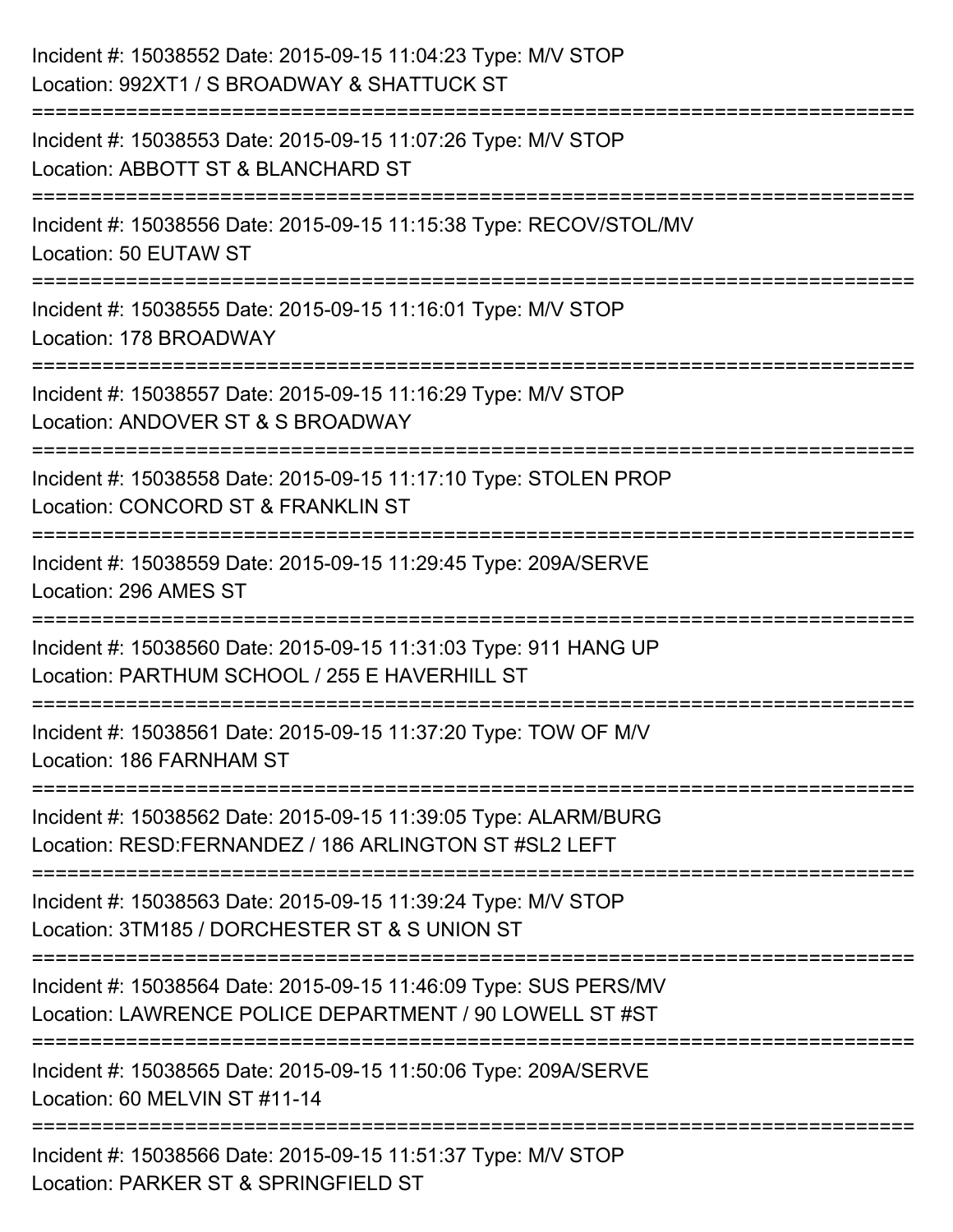| Incident #: 15038567 Date: 2015-09-15 11:53:07 Type: ALARM/BURG<br>Location: OASIS / 290 MERRIMACK ST<br>------------------- |
|------------------------------------------------------------------------------------------------------------------------------|
| Incident #: 15038569 Date: 2015-09-15 11:59:29 Type: MISSING PERS<br>Location: 90 LOWELL ST                                  |
| Incident #: 15038568 Date: 2015-09-15 11:59:33 Type: M/V STOP<br>Location: 139 JACKSON ST                                    |
| Incident #: 15038570 Date: 2015-09-15 12:03:43 Type: MEDIC SUPPORT<br>Location: 155 HAVERHILL ST                             |
| Incident #: 15038571 Date: 2015-09-15 12:06:24 Type: FRAUD<br>Location: 90 LOWELL ST                                         |
| Incident #: 15038572 Date: 2015-09-15 12:07:08 Type: SUS PERS/MV<br>Location: 62 CROSS ST                                    |
| Incident #: 15038573 Date: 2015-09-15 12:13:33 Type: KEEP PEACE<br>Location: 141 AMESBURY ST                                 |
| Incident #: 15038575 Date: 2015-09-15 12:18:34 Type: 209A/SERVE<br>Location: 90 LOWELL ST                                    |
| Incident #: 15038574 Date: 2015-09-15 12:24:27 Type: MEDIC SUPPORT<br>Location: 248 BROADWAY FL 3                            |
| Incident #: 15038576 Date: 2015-09-15 12:28:22 Type: 209A/SERVE<br>Location: 235 BROADWAY #26                                |
| Incident #: 15038577 Date: 2015-09-15 12:30:15 Type: MV/BLOCKING<br>Location: 178 UNION ST                                   |
| Incident #: 15038578 Date: 2015-09-15 12:41:21 Type: M/V STOP<br>Location: 112 EVERETT ST                                    |
| ==========<br>Incident #: 15038579 Date: 2015-09-15 12:45:34 Type: M/V STOP<br>Location: EVERETT ST & TEWKSBURY ST           |
| Incident #: 15038580 Date: 2015-09-15 12:48:32 Type: MAN DOWN<br>Location: 362 ESSEX ST                                      |

===========================================================================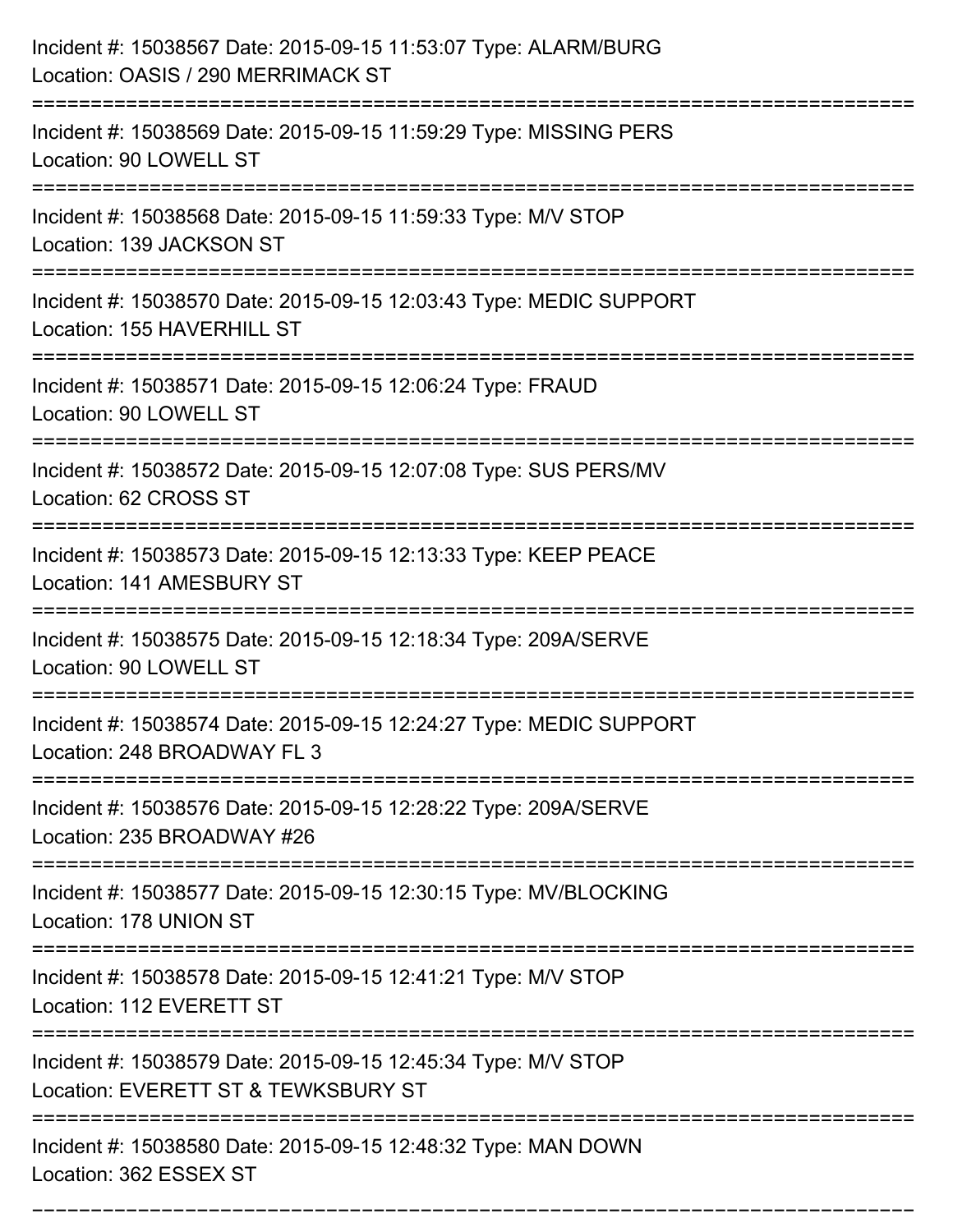| Incident #: 15038581 Date: 2015-09-15 12:51:25 Type: B&E FOLLOW UP<br>Location: 16 DAVIS ST                                         |
|-------------------------------------------------------------------------------------------------------------------------------------|
| Incident #: 15038582 Date: 2015-09-15 13:02:56 Type: M/V STOP<br>Location: MERRIMACK ST & PARKER ST                                 |
| Incident #: 15038583 Date: 2015-09-15 13:04:09 Type: 209A/SERVE<br>Location: 296 AMES ST                                            |
| Incident #: 15038584 Date: 2015-09-15 13:11:05 Type: DRUG VIO<br>Location: MAPLE ST & SHORT ST                                      |
| Incident #: 15038585 Date: 2015-09-15 13:11:13 Type: HIT & RUN M/V<br>Location: 107 SUMMER ST                                       |
| Incident #: 15038586 Date: 2015-09-15 13:16:00 Type: 209A/SERVE<br>Location: 235 BROADWAY #26 FL 2                                  |
| Incident #: 15038587 Date: 2015-09-15 13:23:15 Type: AUTO ACC/NO PI<br>Location: APPLETON ST & METHUEN ST<br>====================== |
| Incident #: 15038588 Date: 2015-09-15 13:24:42 Type: GUN CALL<br>Location: 656 HAVERHILL ST                                         |
| Incident #: 15038589 Date: 2015-09-15 13:27:00 Type: SUICIDE ATTEMPT<br>Location: 31 FARLEY ST                                      |
| ===================<br>Incident #: 15038590 Date: 2015-09-15 13:28:31 Type: WARRANT SERVE<br>Location: 25 SPRINGFIELD ST #3         |
| Incident #: 15038591 Date: 2015-09-15 13:39:10 Type: DRUG VIO<br>Location: 26 BUSWELL ST                                            |
| Incident #: 15038592 Date: 2015-09-15 13:43:47 Type: ASSSIT OTHER PD<br>Location: MERRIMACK ST & S BROADWAY                         |
| Incident #: 15038593 Date: 2015-09-15 13:45:45 Type: INVEST CONT<br>Location: 8 EASTON ST                                           |
| Incident #: 15038594 Date: 2015-09-15 13:51:42 Type: CK WELL BEING<br>Location: 14 BENNINGTON ST                                    |
|                                                                                                                                     |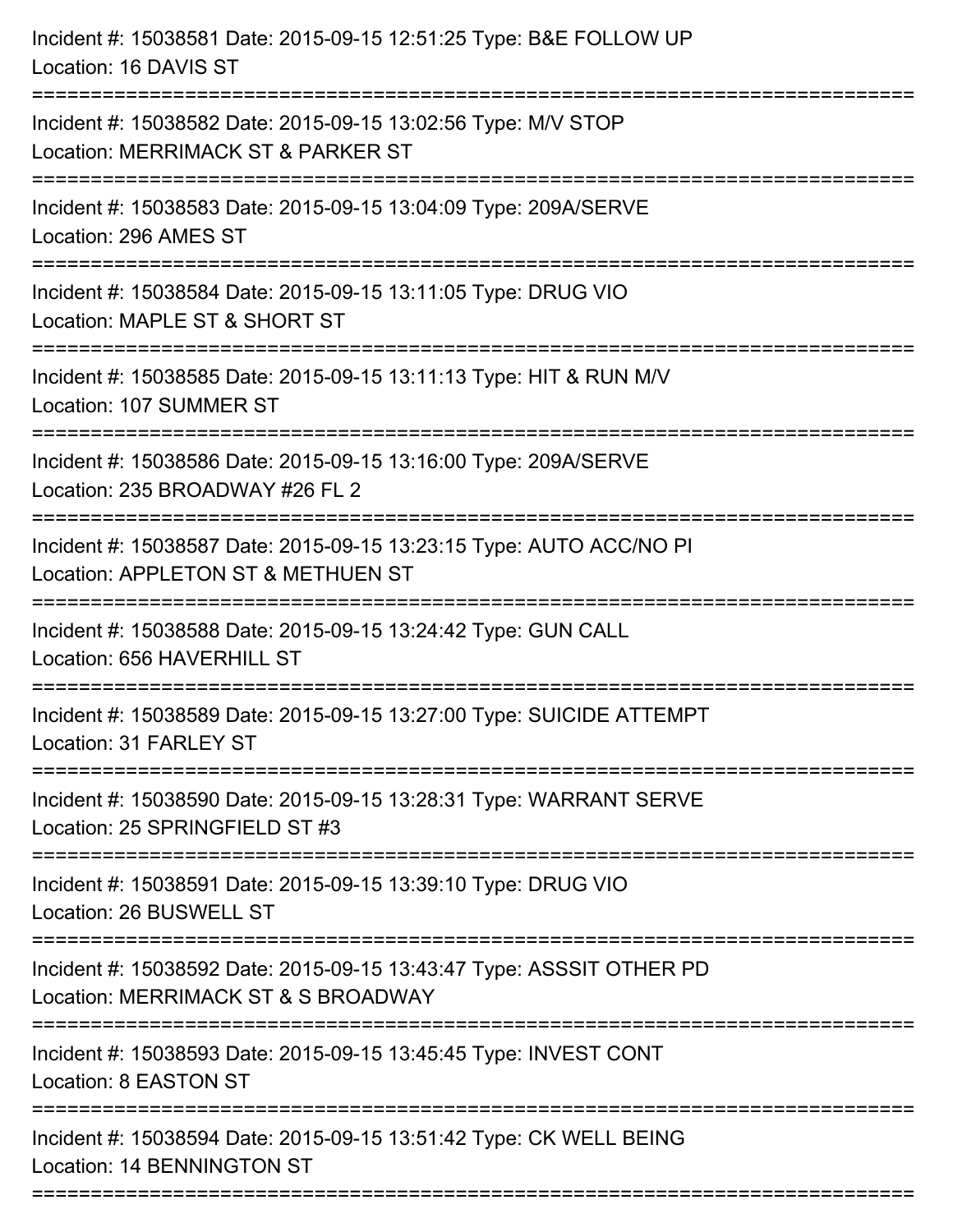Location: 54 SULLIVAN AV

| Incident #: 15038596 Date: 2015-09-15 14:11:15 Type: DOMESTIC/PROG<br>Location: 232 BAILEY ST FL 1                  |
|---------------------------------------------------------------------------------------------------------------------|
| Incident #: 15038597 Date: 2015-09-15 14:15:29 Type: CK WELL BEING<br>Location: 350 HAVERHILL ST FL 2               |
| Incident #: 15038598 Date: 2015-09-15 14:26:03 Type: ALARM/BURG<br>Location: 40 TRENTON ST                          |
| Incident #: 15038599 Date: 2015-09-15 14:31:30 Type: NOISE ORD<br>Location: 37 BOWDOIN ST                           |
| Incident #: 15038600 Date: 2015-09-15 14:36:47 Type: 209A/SERVE<br>Location: 235 BROADWAY #26                       |
| Incident #: 15038601 Date: 2015-09-15 14:41:36 Type: TOW OF M/V<br>Location: 527 S UNION ST                         |
| Incident #: 15038602 Date: 2015-09-15 14:43:10 Type: SEARCHWARRANT<br><b>Location: 9 MERRIMACK ST</b>               |
| Incident #: 15038603 Date: 2015-09-15 14:48:16 Type: SUS PERS/MV<br>Location: 11 BERKELEY ST                        |
| Incident #: 15038604 Date: 2015-09-15 15:16:23 Type: DISTURBANCE<br>Location: 1 GENERAL ST #RM C3 FL EMERGENCY ROOM |
| Incident #: 15038605 Date: 2015-09-15 15:19:04 Type: M/V STOP<br>Location: ANDOVER ST & EATON ST                    |
| Incident #: 15038606 Date: 2015-09-15 15:20:05 Type: INVEST CONT<br>Location: 2 HOME ST                             |
| Incident #: 15038607 Date: 2015-09-15 15:28:38 Type: TOW OF M/V<br>Location: 1ZRR40 / 56 E HAVERHILL ST             |
| Incident #: 15038608 Date: 2015-09-15 15:36:49 Type: MEDIC SUPPORT<br>Location: ARLINGTON SCHOOL / 150 ARLINGTON ST |
|                                                                                                                     |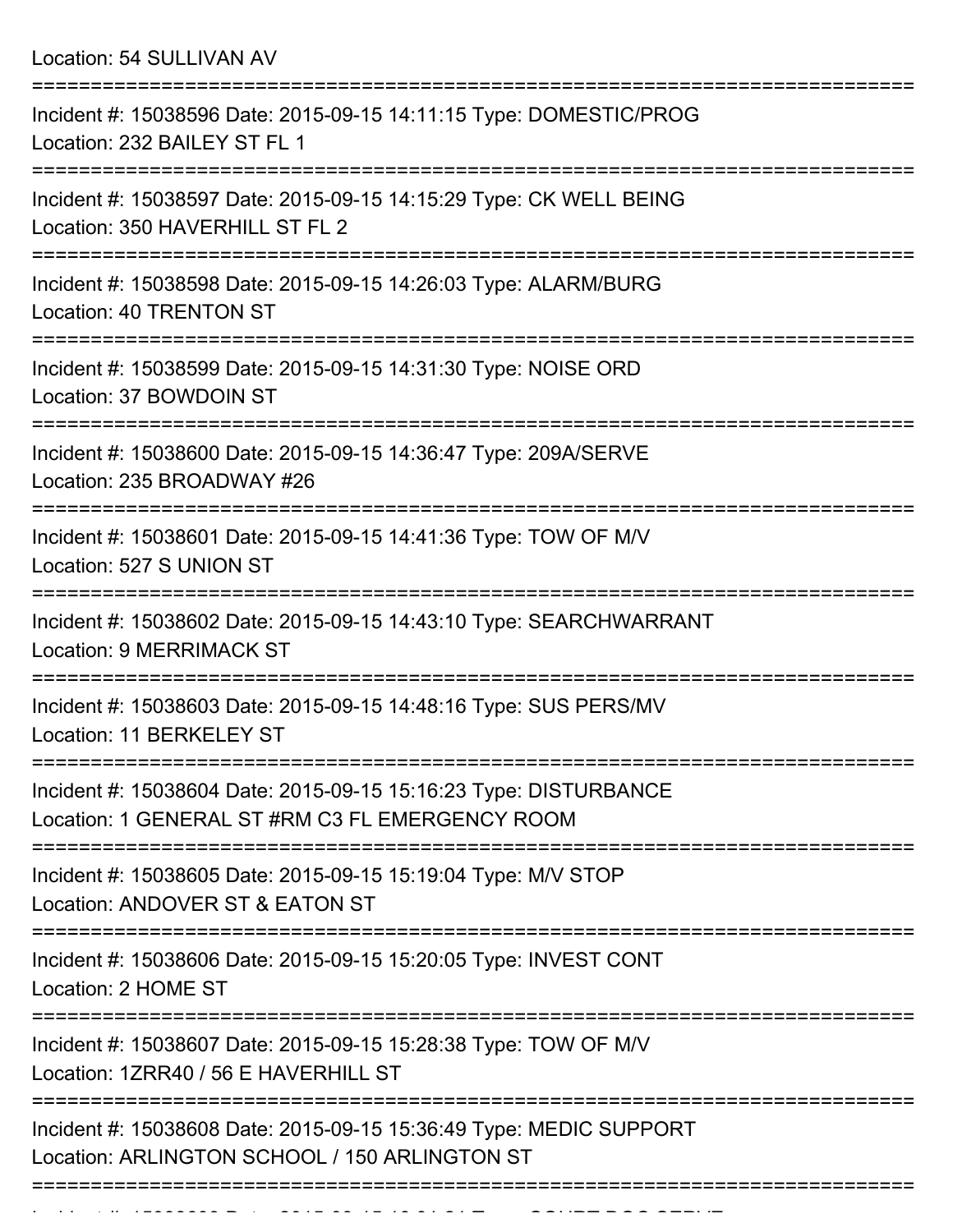Location: 26 SUMMER ST

| Incident #: 15038610 Date: 2015-09-15 16:05:46 Type: COURT DOC SERVE<br>Location: 76 SUMMER                                      |
|----------------------------------------------------------------------------------------------------------------------------------|
| Incident #: 15038611 Date: 2015-09-15 16:15:20 Type: DISTURBANCE<br>Location: 124 FARNHAM ST FL 2                                |
| Incident #: 15038612 Date: 2015-09-15 16:33:35 Type: CK WELL BEING<br>Location: BROADWAY & LOWELL ST                             |
| Incident #: 15038613 Date: 2015-09-15 16:34:42 Type: SHOPLIFTING<br>Location: MARKET BASKET / 700 ESSEX ST                       |
| Incident #: 15038615 Date: 2015-09-15 16:44:45 Type: LIC PLATE STO<br>Location: 38 ORCHARD ST                                    |
| Incident #: 15038614 Date: 2015-09-15 16:45:59 Type: ALARM/BURG<br>Location: BOLE'S MEMORIAL FUNERAL HOME / 184 JACKSON ST       |
| Incident #: 15038616 Date: 2015-09-15 16:47:21 Type: MEDIC SUPPORT<br>Location: ERVING AV & LAWRENCE ST                          |
| Incident #: 15038617 Date: 2015-09-15 16:55:12 Type: INVEST CONT<br>Location: 19 WINTER ST                                       |
| Incident #: 15038618 Date: 2015-09-15 17:00:54 Type: ALARM/BURG<br>Location: LAWRENCE/METHUEN FAMILY COALIT / 112 E HAVERHILL ST |
| Incident #: 15038619 Date: 2015-09-15 17:15:24 Type: KEEP PEACE<br>Location: 350 HAVERHILL ST #5                                 |
| Incident #: 15038621 Date: 2015-09-15 17:19:38 Type: M/V STOP<br>Location: COMMON ST & FRANKLIN ST                               |
| Incident #: 15038620 Date: 2015-09-15 17:19:50 Type: SHOTS FIRED<br>Location: 108 HANCOCK ST                                     |
| Incident #: 15038622 Date: 2015-09-15 17:20:42 Type: 209A/SERVE<br>Location: 83 DORCHESTER ST FL 2                               |
|                                                                                                                                  |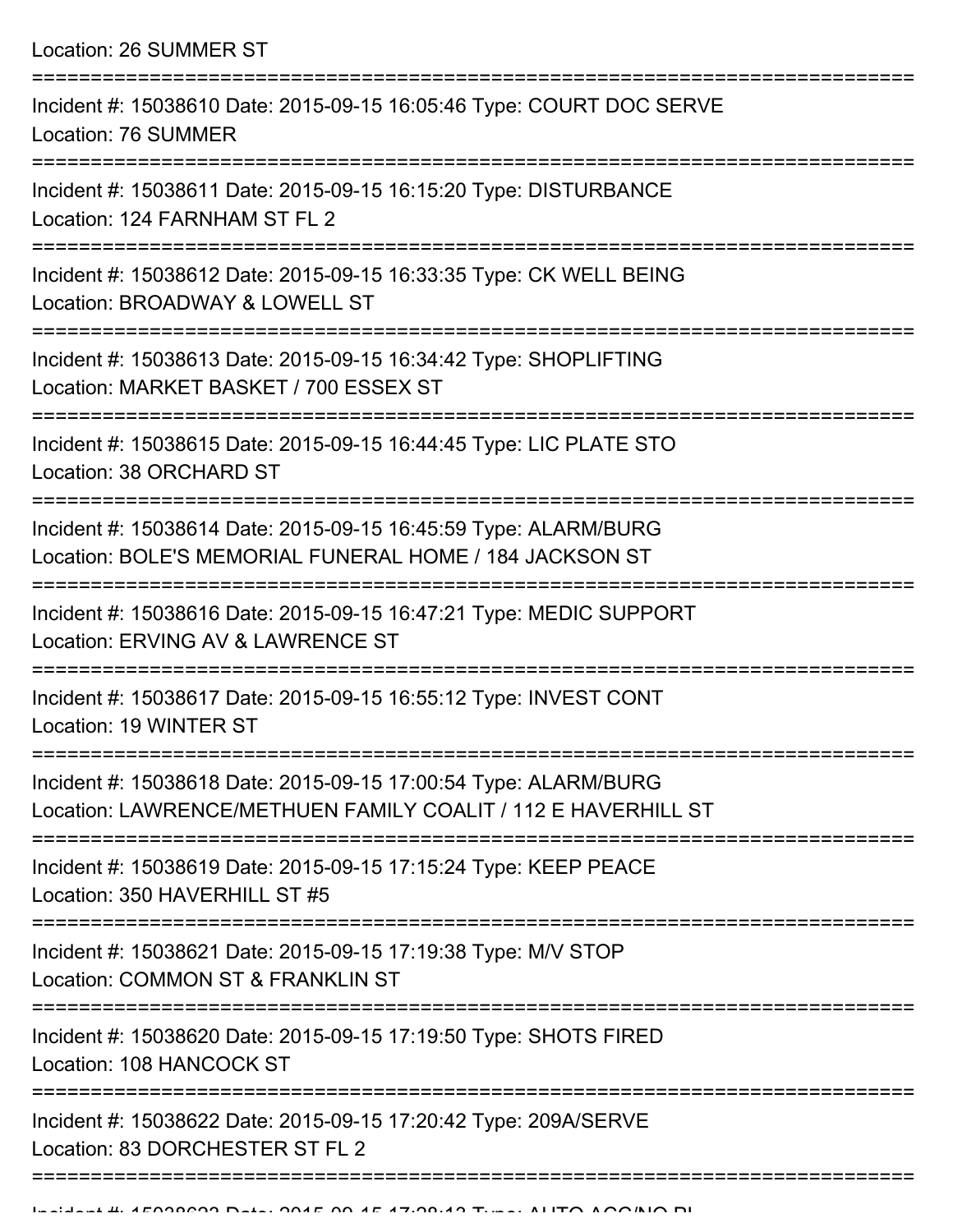Location: 5 N PARISH RD =========================================================================== Incident #: 15038625 Date: 2015-09-15 17:50:10 Type: MAN DOWN Location: 5 SPRUCE ST =========================================================================== Incident #: 15038624 Date: 2015-09-15 17:50:28 Type: INVESTIGATION Location: 348 HAVERHILL ST =========================================================================== Incident #: 15038626 Date: 2015-09-15 17:58:41 Type: LOUD NOISE Location: CAMPO SECO ST =========================================================================== Incident #: 15038627 Date: 2015-09-15 18:05:15 Type: ALARMS Location: HAMPTON ON BEACON / 11 DIAMOND ST =========================================================================== Incident #: 15038629 Date: 2015-09-15 18:12:12 Type: LARCENY/PAST Location: 249 FARNHAM ST FL 3 =========================================================================== Incident #: 15038628 Date: 2015-09-15 18:13:20 Type: LARCENY/PAST Location: 77 S UNION ST =========================================================================== Incident #: 15038630 Date: 2015-09-15 18:14:30 Type: SUS PERS/MV Location: 360 BROADWAY =========================================================================== Incident #: 15038632 Date: 2015-09-15 18:18:02 Type: DRUG VIO Location: ANDOVER ST =========================================================================== Incident #: 15038631 Date: 2015-09-15 18:20:27 Type: AUTO ACC/NO PI Location: 28 EXCHANGE ST =========================================================================== Incident #: 15038633 Date: 2015-09-15 18:31:12 Type: SUS PERS/MV Location: LAWRENCE ST & PARK ST =========================================================================== Incident #: 15038635 Date: 2015-09-15 18:36:58 Type: A&B PAST Location: 73D WINTHROP AV =========================================================================== Incident #: 15038634 Date: 2015-09-15 18:39:20 Type: DISTURBANCE Location: HAVERHILL ST & JACKSON ST =========================================================================== Incident #: 15038636 Date: 2015-09-15 18:46:45 Type: M/V STOP Location: HAVERHILL ST & LAWRENCE ST ===========================================================================

Incident #: 15038637 Date: 2015-09-15 18:47:47 Type: FIGHT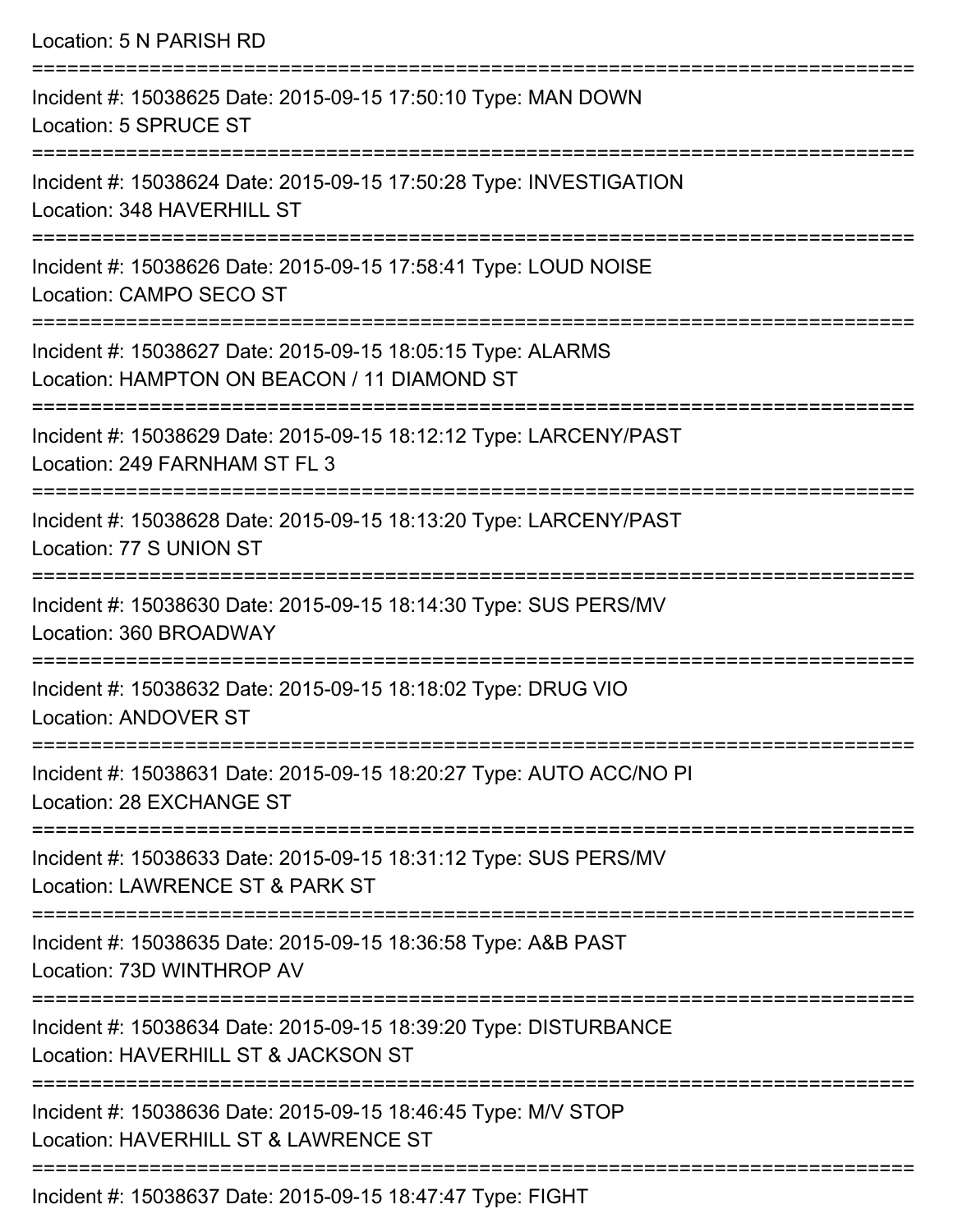| Incident #: 15038638 Date: 2015-09-15 18:57:34 Type: MAN DOWN<br>Location: 2 INMAN ST                       |
|-------------------------------------------------------------------------------------------------------------|
| Incident #: 15038639 Date: 2015-09-15 19:07:41 Type: WOMAN DOWN<br>Location: 38 LEBANON                     |
| Incident #: 15038640 Date: 2015-09-15 19:09:49 Type: NOISE ORD<br>Location: KINGSTON ST & S BROADWAY        |
| Incident #: 15038641 Date: 2015-09-15 19:14:53 Type: NOISE ORD<br>Location: 853 ESSEX ST                    |
| Incident #: 15038643 Date: 2015-09-15 19:15:33 Type: KEEP PEACE<br>Location: 30 ALDER ST                    |
| Incident #: 15038642 Date: 2015-09-15 19:15:51 Type: DISORDERLY<br>Location: FARNHAM ST & FOSTER ST         |
| Incident #: 15038644 Date: 2015-09-15 19:33:36 Type: SHOTS FIRED<br>Location: 96 HANCOCK ST                 |
| Incident #: 15038645 Date: 2015-09-15 19:39:47 Type: WOMAN DOWN<br>Location: 32 LEBANON ST                  |
| Incident #: 15038646 Date: 2015-09-15 19:45:05 Type: THREATS<br>Location: 778 ESSEX ST                      |
| Incident #: 15038647 Date: 2015-09-15 20:02:04 Type: CONFIS PROP<br>Location: SUPER LIQUORS / 35 S BROADWAY |
| Incident #: 15038649 Date: 2015-09-15 20:04:10 Type: SUS PERS/MV<br>Location: 42 CANTON ST                  |
| Incident #: 15038648 Date: 2015-09-15 20:04:33 Type: HIT & RUN M/V<br>Location: 521 BROADWAY                |
| Incident #: 15038650 Date: 2015-09-15 20:09:58 Type: M/V STOP<br>Location: AMESBURY ST & LEBANON ST         |
| Incident #: 15038651 Date: 2015-09-15 20:15:46 Type: THREATS                                                |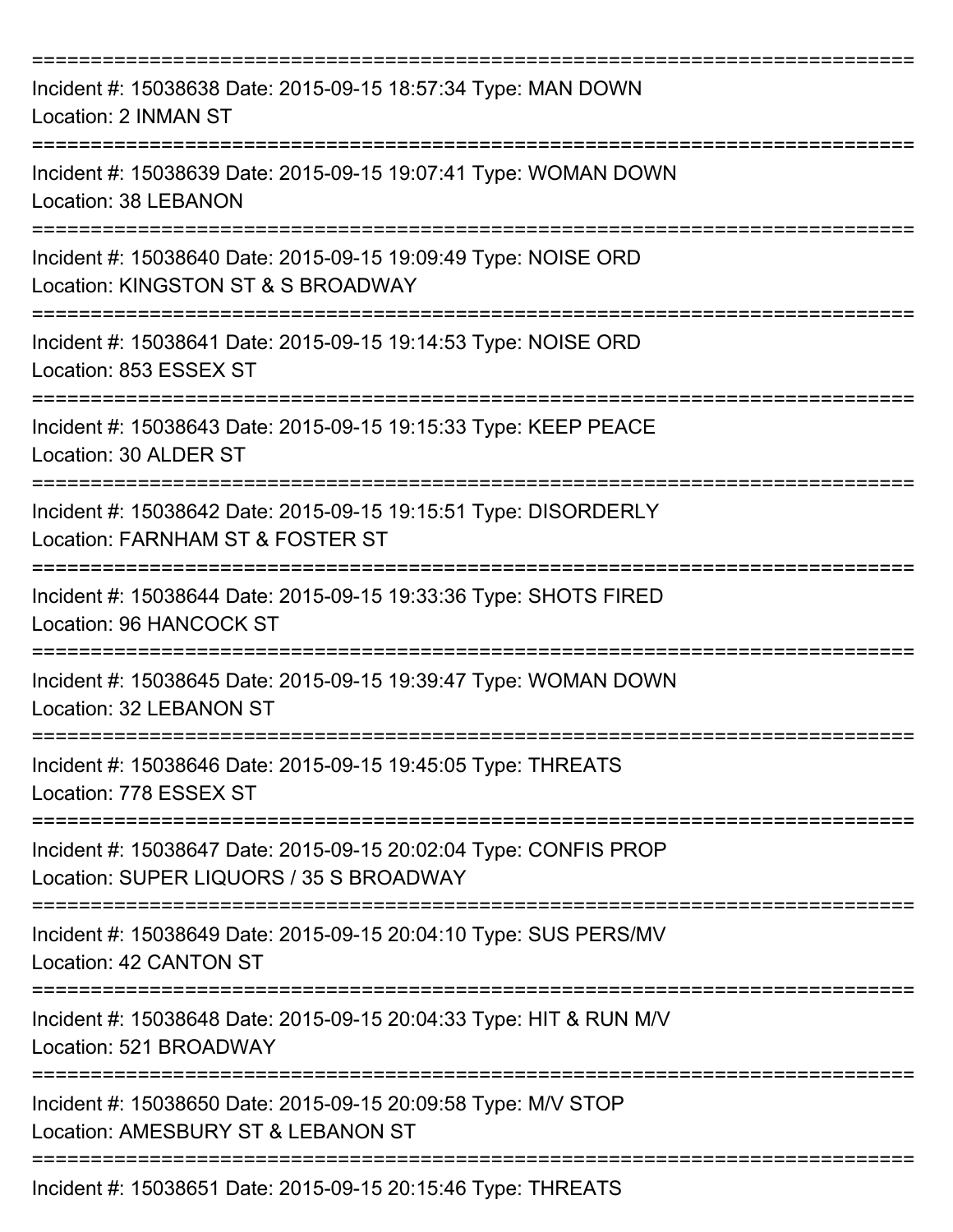| Incident #: 15038652 Date: 2015-09-15 20:32:12 Type: MEDIC SUPPORT<br>Location: 178 PARK ST             |
|---------------------------------------------------------------------------------------------------------|
| Incident #: 15038653 Date: 2015-09-15 20:36:26 Type: M/V STOP<br>Location: MARSTON ST & STORROW ST      |
| Incident #: 15038654 Date: 2015-09-15 20:37:55 Type: STOL/MV/PR<br>Location: 222 PARK ST                |
| Incident #: 15038655 Date: 2015-09-15 20:42:00 Type: M/V STOP<br>Location: HAVERHILL ST & WEST ST       |
| Incident #: 15038656 Date: 2015-09-15 21:18:59 Type: DISTURBANCE<br>Location: 264 E HAVERHILL ST        |
| Incident #: 15038657 Date: 2015-09-15 21:29:53 Type: M/V STOP<br>Location: HOWARD ST & STORROW ST       |
| Incident #: 15038658 Date: 2015-09-15 21:33:28 Type: MEDIC SUPPORT<br>Location: 41 CRESTWOOD CIR        |
| Incident #: 15038659 Date: 2015-09-15 21:40:31 Type: M/V STOP<br><b>Location: HIGH ST</b>               |
| Incident #: 15038660 Date: 2015-09-15 21:47:50 Type: INVESTIGATION<br>Location: 233 HAMPSHIRE           |
| Incident #: 15038661 Date: 2015-09-15 21:52:53 Type: M/V STOP<br>Location: 572 ESSEX ST                 |
| Incident #: 15038663 Date: 2015-09-15 22:09:54 Type: DOMESTIC/PROG<br>Location: 192 GARDEN ST #3        |
| Incident #: 15038662 Date: 2015-09-15 22:10:07 Type: DOMESTIC/PROG<br>Location: 11 SUMMER ST #502S FL 5 |
| Incident #: 15038664 Date: 2015-09-15 22:12:26 Type: M/V STOP<br>Location: 370 AMES ST                  |
| Incident #: 15038665 Date: 2015-09-15 22:40:26 Type: MEDIC SUPPORT                                      |

 $L = L$   $L = L$   $\alpha$  HANOON ST